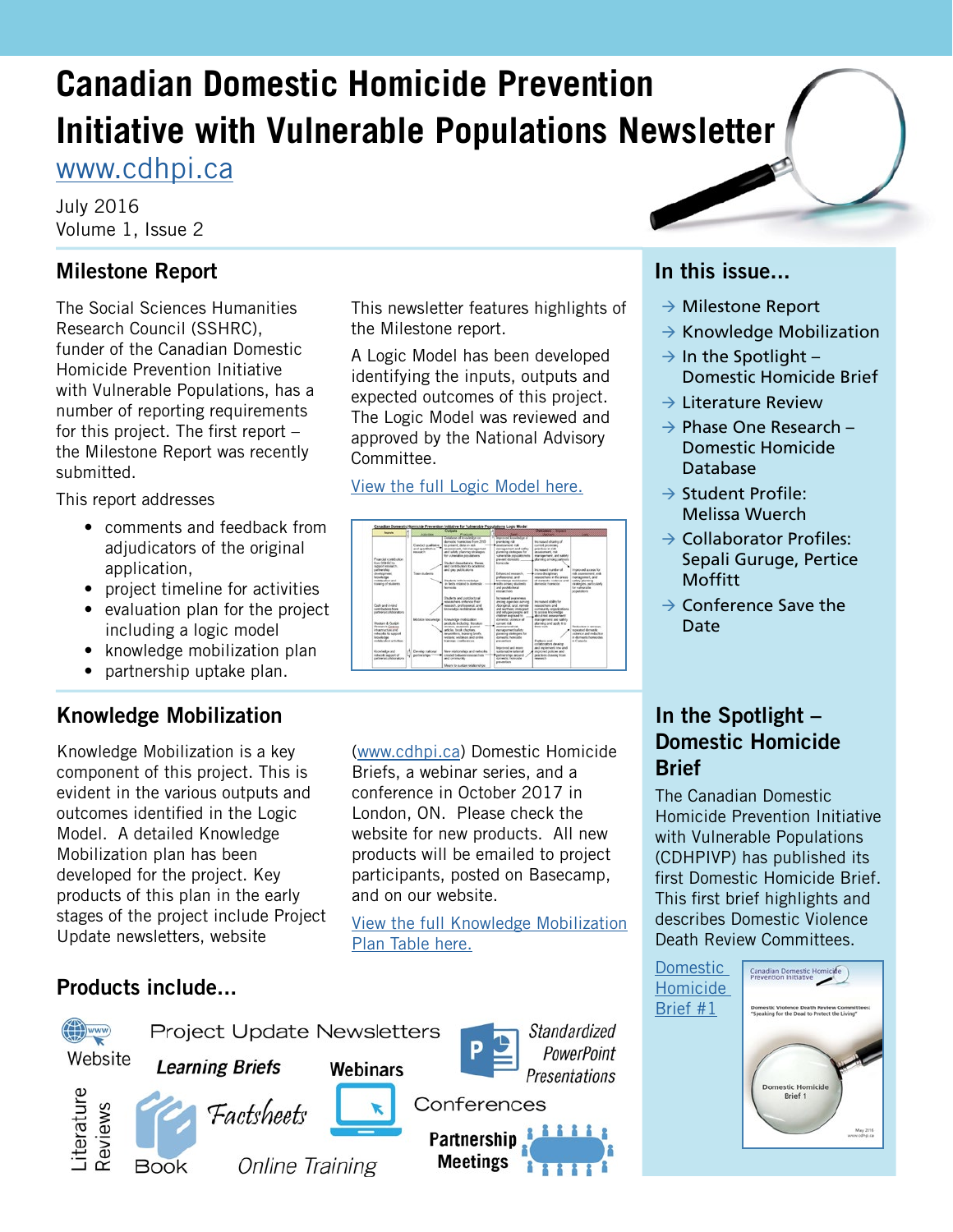## **Literature Review**

The CDHPIVP Literature Review explores the research question "What risk assessment, risk management and/or safety planning strategies prevent domestic violence in Aboriginal communities; rural, remote and Northern communities; immigrant and refugee populations; and among children living with domestic violence?"

Our literature review is taking place in multiple stages involving the four research Hubs (Aboriginal, Rural, Remote, and Northern, Immigrant and Refugee, and Children Exposed to Domestic Violence). We began the literature review in October 2015 following our inaugural national meeting, and expect to complete the final literature review report in September 2016.

Each task, timeline, and status varies across four hubs since there are varying amounts of literature for each population.

Tasks completed to date include:

- Development and training on key words and search strategy for academic literature
- Systematic academic literature searches and retrieving articles.
- Development and training of key words and search strategy for grey literature review.
- Developing outline for final literature review.

#### **Additional tasks and timelines are identified in the chart below.**

| <b>Task</b>                                                                           | <b>Timeline</b>          | <b>Status</b>   |
|---------------------------------------------------------------------------------------|--------------------------|-----------------|
| Scanning all bibliographies of retrieved articles for<br>additional relevant sources. | January - May 2016       | Near completion |
| Grey literature searches and material retrieval                                       | April – May 2016         | In progress     |
| Rating/selection of key articles for annotated<br>bibliography                        | May 2016                 | In progress     |
| Writing annotated bibliographies for each of the four<br>Hubs (four total)            | June $-$ July 2016       | To be completed |
| Meta-analysis of key articles                                                         | June – August 2016       | To be completed |
| Writing up findings in draft literature report                                        | August 2016              | To be completed |
| Final literature report                                                               | September – October 2016 | To be completed |

## **Phase One Research – Domestic Homicide Database**

Members of the Research and Database Development Advisory Panel have connected with coroners' offices in each province and territory to determine what research ethics agreements are required to proceed with the project. A template research agreement has been developed and sent to each jurisdiction for

review. The Ethics application for this data collection project has been submitted to Western University which requires minor revisions. Once the ethics is approved at Western, we will proceed with submitting applications at co-investigators' universities. We hope to begin data collection in Fall 2016.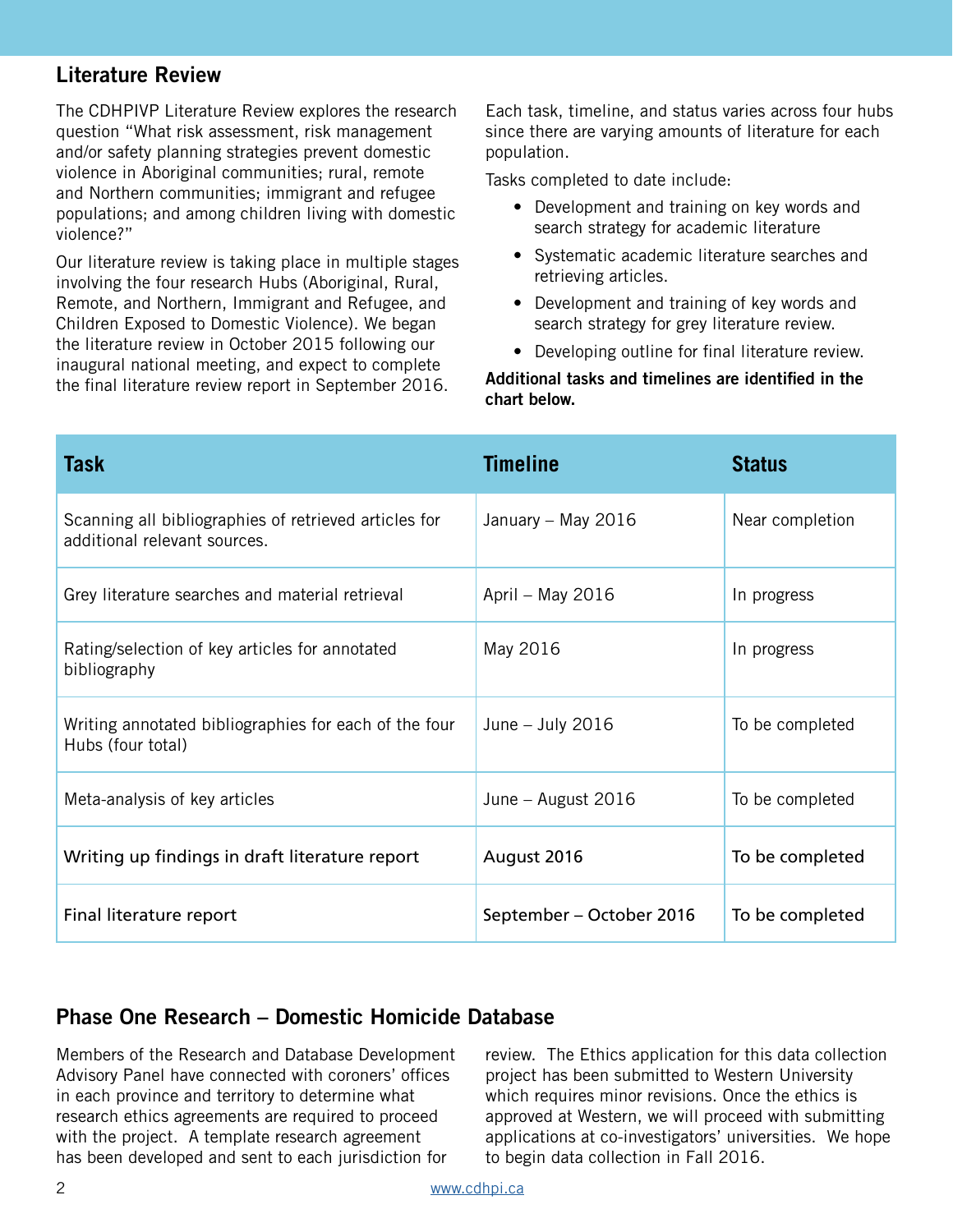## **Student Profile: Melissa Wuerch**



Melissa is a first year doctoral student in clinical psychology at the University of Regina. She holds a MA in clinical psychology from the University of Regina and a BA (Hons) in developmental psychology with thesis from the University of Windsor. She works as a research assistant for the Research and Education for Solutions to Violence

and Abuse (RESOLVE) Research Network, a tri-prairie network that conducts research in Alberta, Manitoba, and Saskatchewan.

Her research interests include intimate partner violence, support-seeking behaviours, and community psychology. Her current research focuses on the examination of support-seeking behaviours among women living in rural and northern communities in Saskatchewan, Canada.

## **Collaborator Profile: Sepali Guruge**



Dr. Sepali Guruge is a Professor and Research Chair in Urban Health in the Daphne Cockwell School of Nursing at Ryerson University. Her research focuses on immigrant women's health, in general, and violence

against women throughout the migration process (i.e., pre-migration, border-crossing, and post-migration contexts), in particular. She is Co-director of the Centre for Global Health and Health Equity and Colead of the Nursing Centre for Research and Education on Violence against Women and Children at Ryerson.

Dr. Guruge's research findings have been disseminated in over 10 languages. Some of her recent publications have examined intimate partner violence in Hawai'I; among older Portuguese immigrant women in Canada; and a review of the Sri Lankan health sector response to intimate partner violence. She has studied perceptions of and responses to intimate partner violence among Sinhalese immigrant women in Toronto, and written about the health sector response to intimate partner violence in Sri Lanka, and intimate partner violence as a global health perspective. Sepali has received numerous awards for her work in the area of violence against women in the migration context, and was selected for the inaugural cohort of the Royal Society's College of New Scholars, Artists and Scientists in 2014.

## **We welcome Pertice Moffitt as a Collaborator to this project**



Dr. Pertice Moffitt is the Manager, Health Research Programs, North Slave Research Centre/ Aurora Research Institute in Yellowknife, Northwest Territories (NWT). She teaches undergraduate students in the BSN

program (Aurora College); and graduate students as a Sessional Instructor, MN Program Athabasca University. She is an evaluator for accreditation reviews with the Canadian Association of Schools of Nursing (CASN). She has lived and practiced nursing in Canada's north for 30 years. She is currently a co-investigator in research on community response to intimate partner violence (SSHRC funded), rural and remote diabetes intervention project (PHAC funded), and, a large national study of rural and remote nursing (CIHR funded).

## **Upcoming Conference**

**RESOLVE Alberta and Awo Taan Healing Lodge present Indigenous Healing and Trauma: Intergenerational Solutions**  October 4-5, 2016 in Calgary, Alberta.

#### Learn more at:

[https://conventionall.swoogo.com/](https://conventionall.swoogo.com/resolveresearch2016/1279) [resolveresearch2016/1279](https://conventionall.swoogo.com/resolveresearch2016/1279)